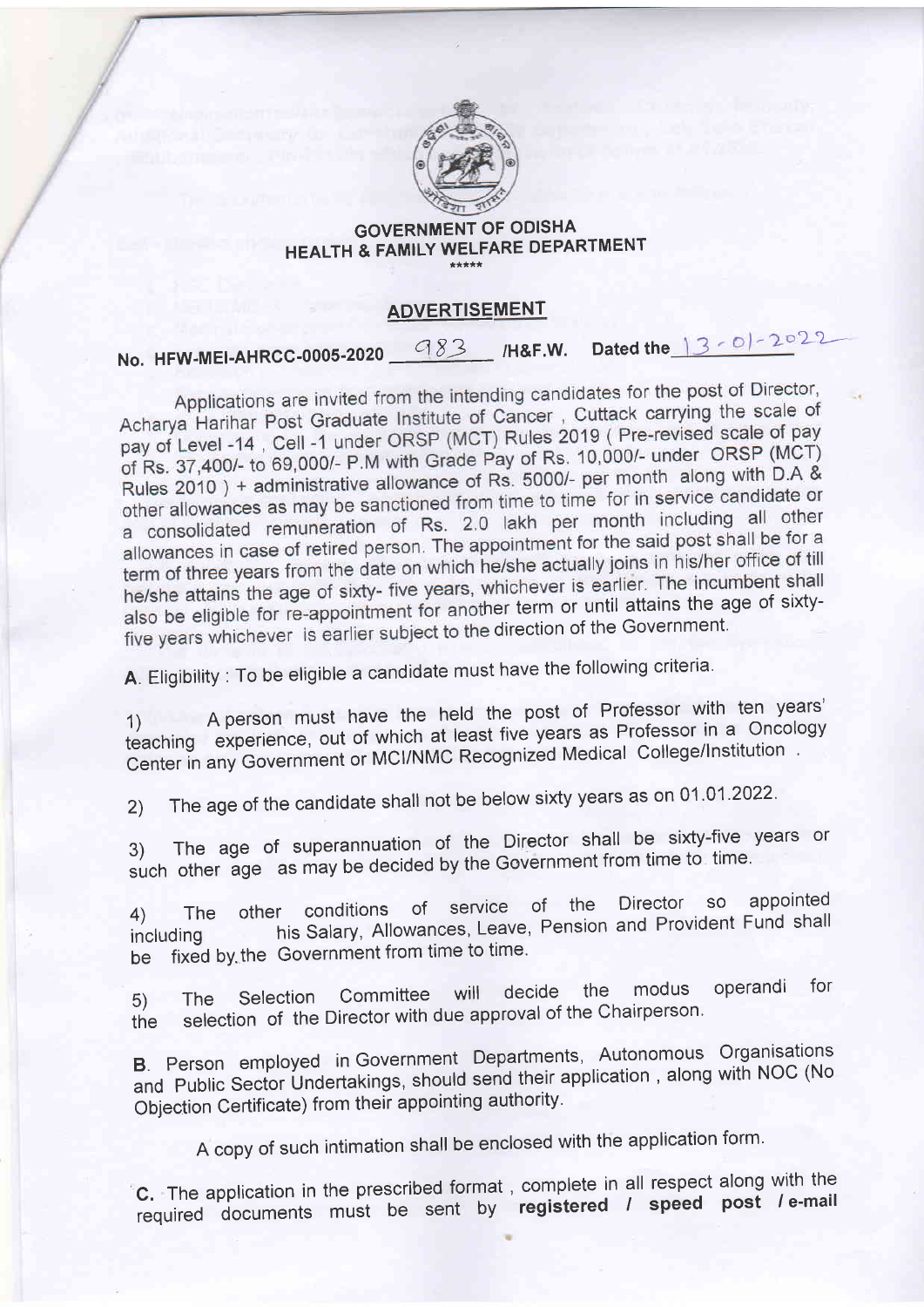(*medicaleducation1odisha@gmail.com)* only to Prakash Chandra Mohanty<br>Additional Secretary to Government , H&FW Department , Lok Seva Bhavan<br>Rhubaneswar, Bin 754004 which die . , Bhubaneswar , Pin-751001 which should reach on or before 31.01 .2022.

The documents to be attached along with application are as follows :-

Self-attested photocopies of

- a. HSC Certificate
- b. MBBS/MD/MS pass certificates
- c. Medical Registration certificate (Renewed up to date) d. Teaching experience certificate.
- 
- e. Research publications (journal copies to be enclosed)<br>f. Service experience from appropriate authority<br>g. NOC from appointing authority
- 
- 
- h. Undertaking by the applicant that there is no vigilance case or disciplinary proceedings pending against him/her.

The envelope containing the application shall be superscribed " Application for the post of Director, AHPGIC, Cuttack".

Any application received after due date shall not be entertained under any circumstances. Applications received incomplete in any respect are liable to be rejected . No correspondence on that score will be entertained.

The decision of the Selection Committee constituted as per the Bye-Laws - 2021 shall be final and binding for such selection.

In case of person is found to have submitted false or forged documents, or have concealed any facts or figures, then his / her candidature will be rejected and legal action as deemed proper will be initiated against him/he

 $B, B1, 22$ 

Additional Secretary to Government Health & Family Welfare Department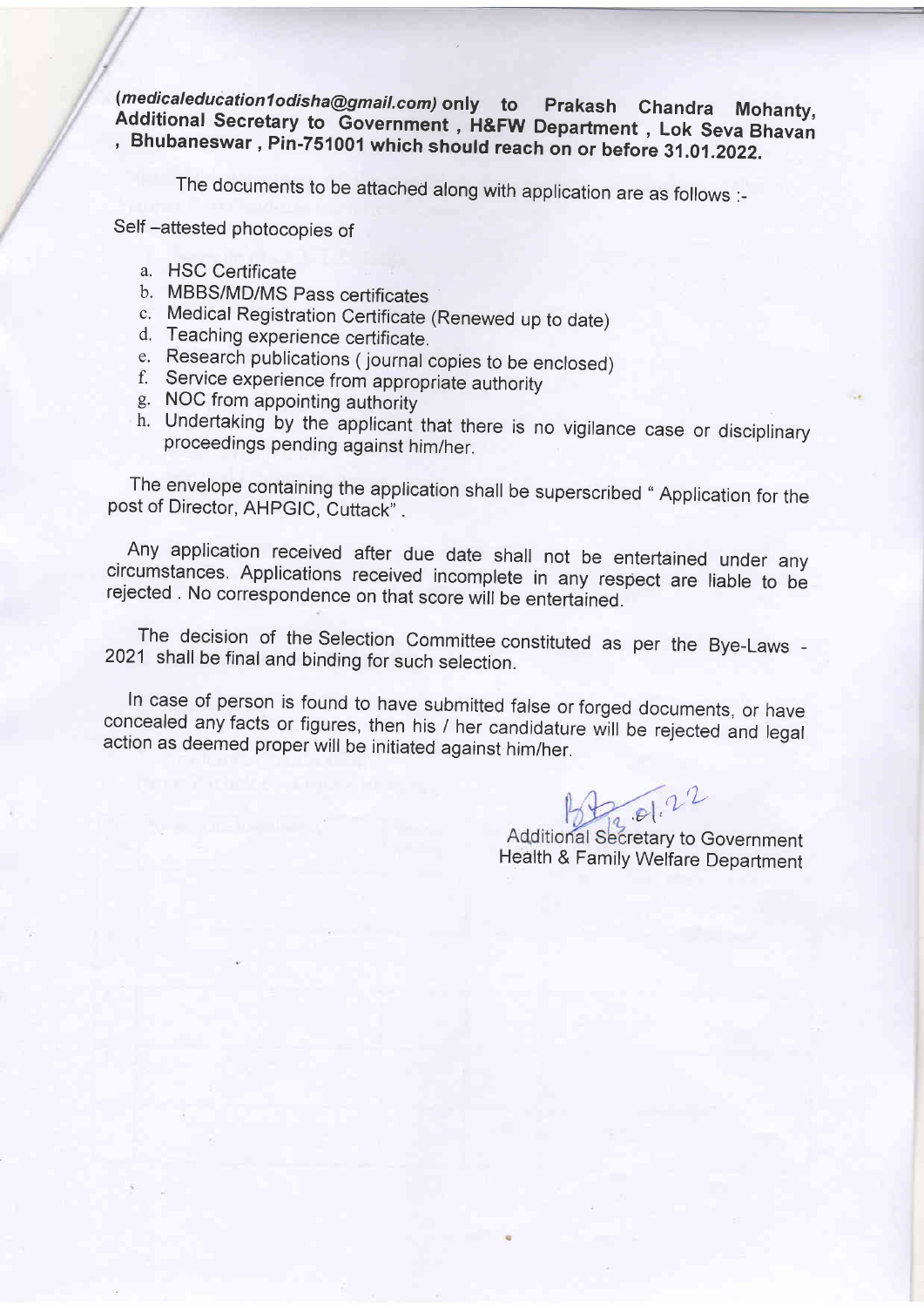#### PROFORMA

(Name and particulars of the candidate for the post of Director, Acharya Harihar Post Graduate Institute o**f Cancer , Cuttack** )

 $\ddot{\cdot}$ 

÷

ŧ

 $\ddot{\ddot{\psi}}$ 

ï

- 1. Name (in BLOCK LETTERS)
- 2. Father's name
- 3. Date of Birth
- 4. Age (As on 01 .06.2021)
- 5. Regd. Number of Medical Council of India/ any State Medical Council
- Present Address 4.
- 5. Email-ID and mobile number
- 6. Nationality

7. Academic Qualification  $\ddot{\cdot}$ (from Bachelor's Degree onwards)

| SI<br>No         | Name of the Examination | Year of<br>passing | $\,$ No. of $\,$<br>attempts | College/ University |
|------------------|-------------------------|--------------------|------------------------------|---------------------|
| 1.               |                         |                    |                              |                     |
| 2.               |                         |                    |                              |                     |
| $\overline{3}$ . |                         |                    |                              |                     |
| 4.               |                         |                    |                              |                     |
| 5.               |                         |                    |                              |                     |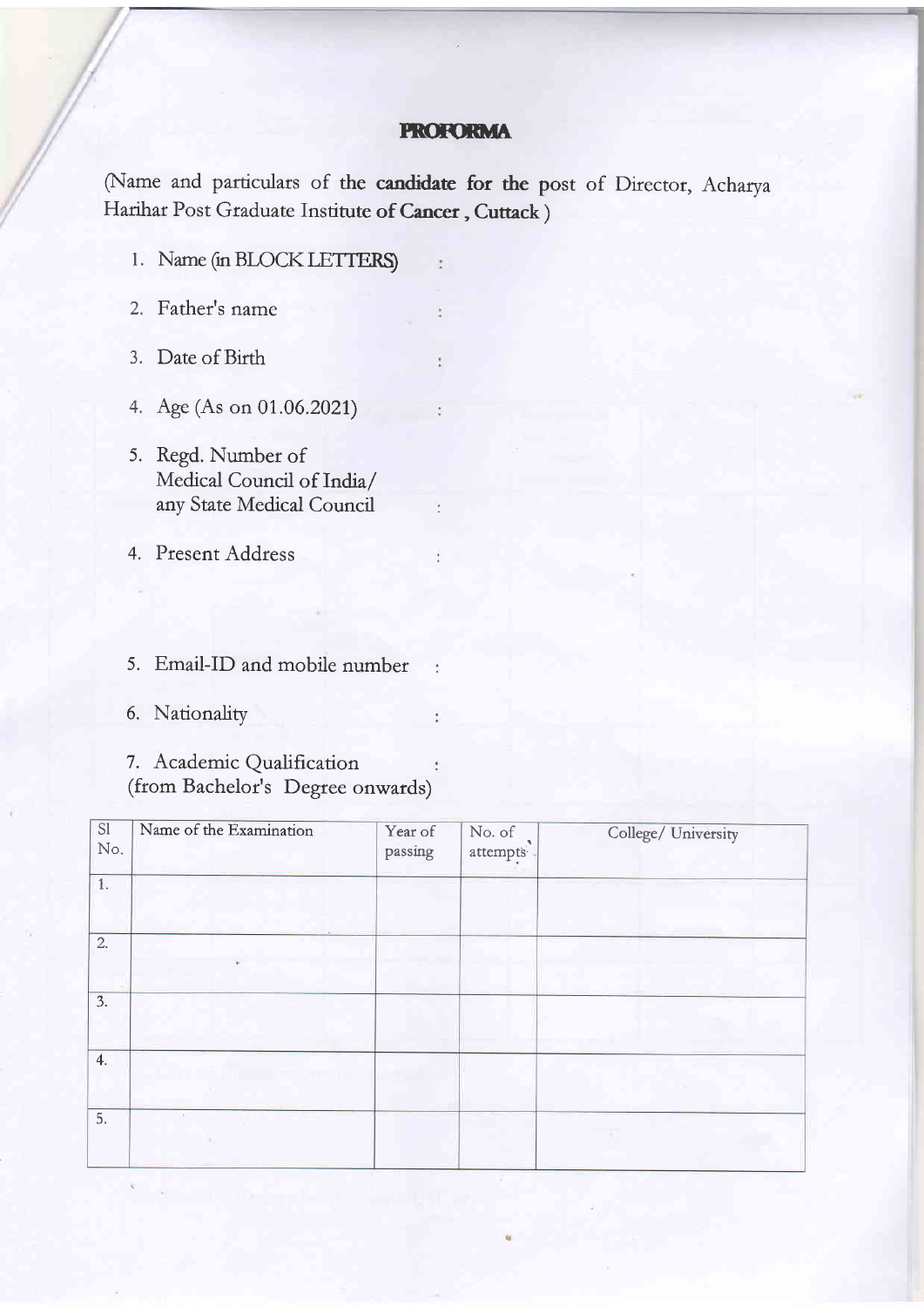| $\mathbf{U}$ | Additional qualification, if any |  |  |
|--------------|----------------------------------|--|--|
|              |                                  |  |  |
|              |                                  |  |  |

- 9. Fields of Specialisation/<br>Super Specialisation
- 10. Experience

| $\overline{\mathbf{S1}}$<br>No. | Experience     | Experience<br>in the Post | Posting details | Designation<br>and the<br>institution<br>where worked | From | To |  |
|---------------------------------|----------------|---------------------------|-----------------|-------------------------------------------------------|------|----|--|
| 1.                              | Teaching       | Associate                 |                 |                                                       |      |    |  |
|                                 |                | Professor/                |                 |                                                       |      |    |  |
|                                 |                | Reader                    |                 |                                                       |      |    |  |
|                                 |                | Professor                 |                 |                                                       |      |    |  |
|                                 |                | HOD                       |                 | $\mathbf{v}$                                          |      |    |  |
| $\overline{2}$ .                | Research       | ¢                         |                 |                                                       |      |    |  |
| 3.5                             | Administration |                           |                 |                                                       |      |    |  |

## 11. List of Publications in journals :

12. Books written and published, if any.: